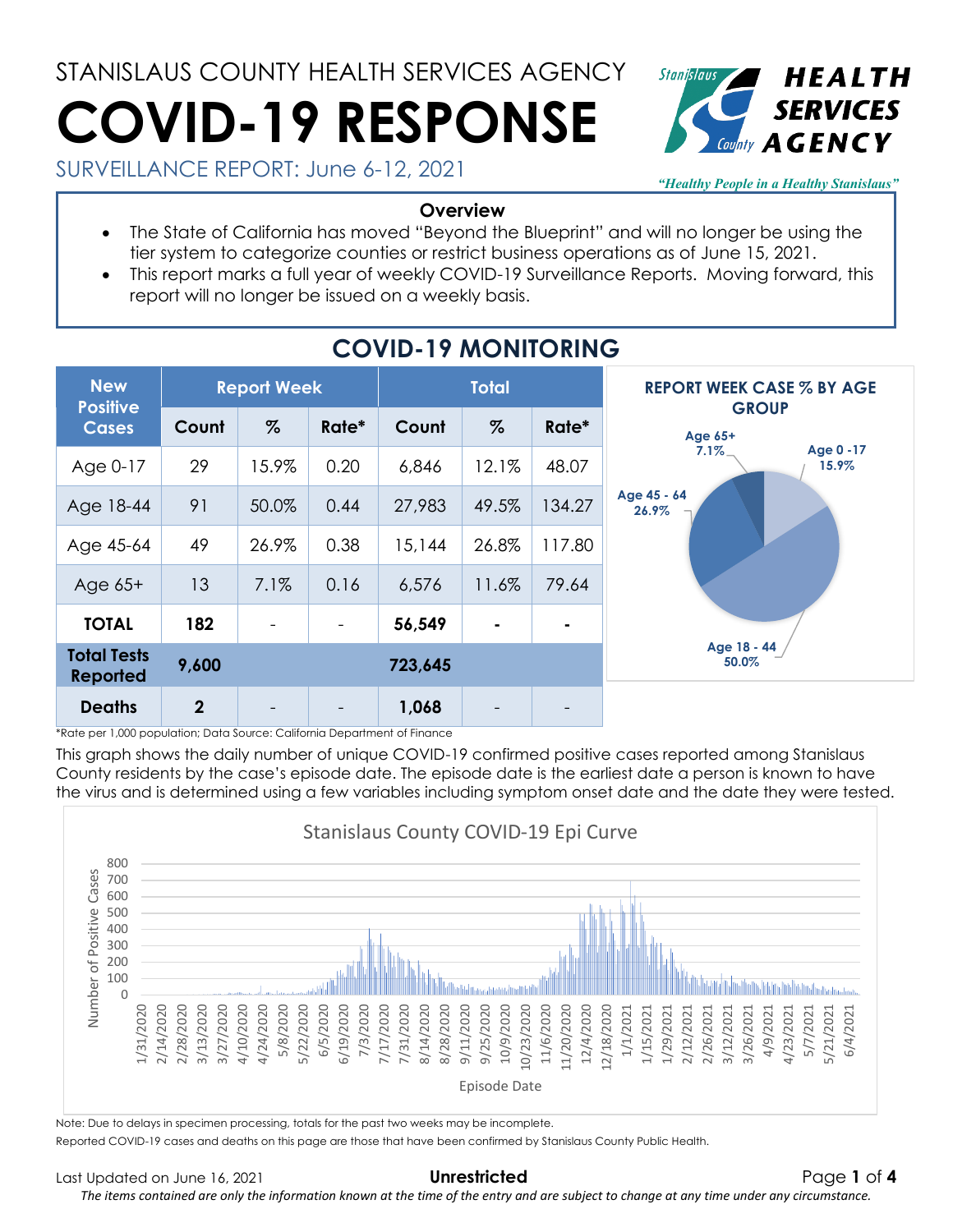

Note: Due to delays in death reporting and assessment, totals for the past two weeks may be incomplete. Reported COVID-19 cases and deaths on this page are those that have been confirmed by Stanislaus County Public Health.

The graph below shows positive case rate (number of positive cases per 100,000 county population), 7-day average with 7 day lag, through the report week. This does not include the state adjustments and may vary from state measures.



The graph below shows testing positivity (percent of tests that are positive), 7-day average with 7-day lag, through the report week. This may vary from state measures.



Last Updated on June 16, 2021 **Unrestricted** Page **2** of **4** *The items contained are only the information known at the time of the entry and are subject to change at any time under any circumstance.*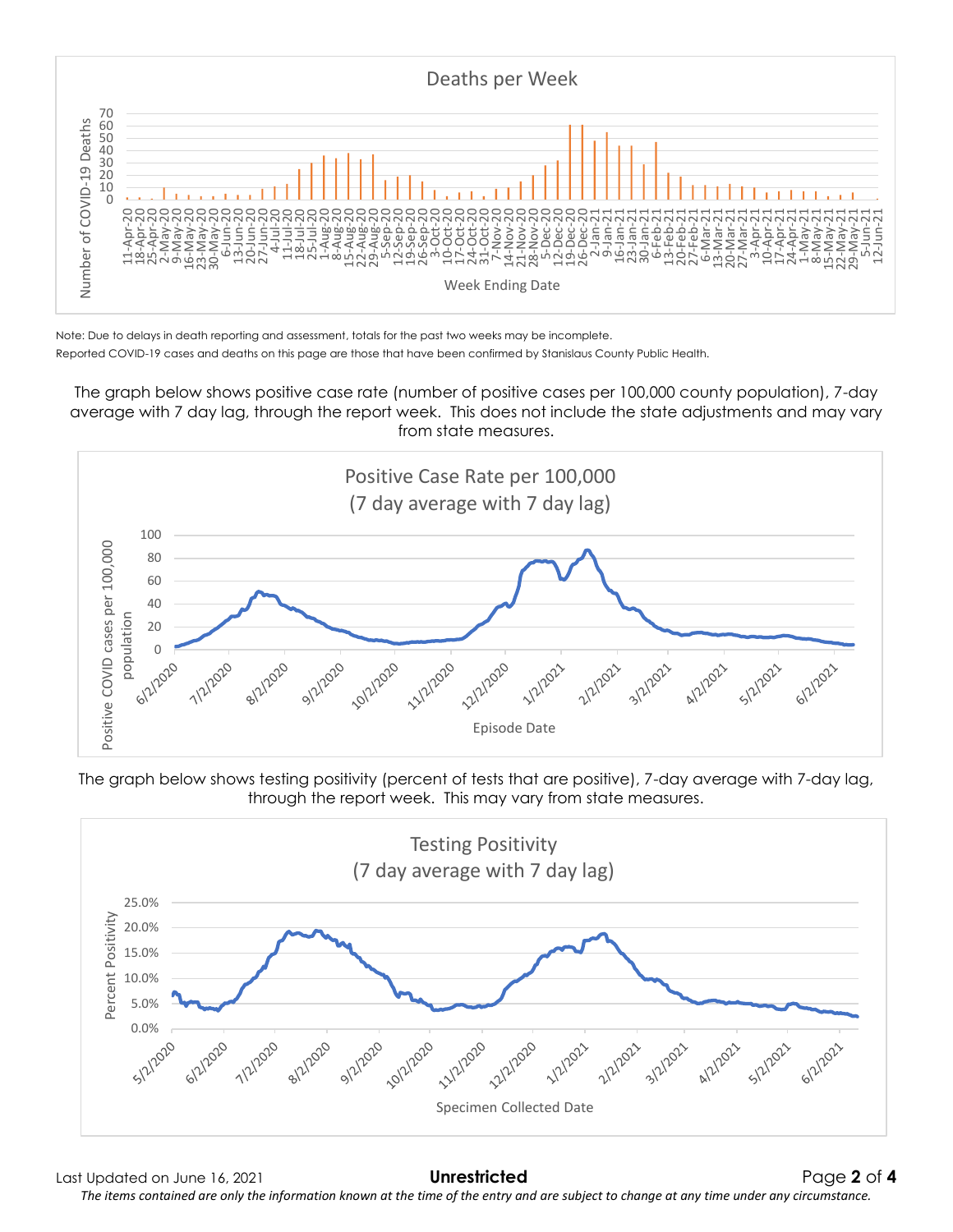### **COUNTY RISK LEVEL**

On June 15, 2021 the State of California transitioned away from the county tier system "Blueprint for a Safer Economy," and is now "Beyond the Blueprint" with limited restrictions remaining in place.

| <b>Measure</b><br>(7 day lag)                                 | <b>Stanislaus</b><br>(as of 6/15/21 for week ending 6/5/21) |
|---------------------------------------------------------------|-------------------------------------------------------------|
| Adjusted Case Rate for Tier Assignment*<br>(Rate per 100,000) | 4.5                                                         |
| <b>Testing Positivity</b>                                     | 2.4%                                                        |
| <b>Health Equity Quartile Test Positivity</b>                 | 2.4%                                                        |

\*Adjusted case rate will be determined using confirmed (by PCR) cases, includes an adjustment factor for counties that are testing below the state average.

### **COMMUNITY MONITORING – EMERGENCY CASES COVID-19 LIKE ILLNESS**



#### **Mountain Valley EMS COVID-19 Responses**

This graph shows the ambulance calls (blue) for COVID-19 related situations compared to the threshold of concern (red).